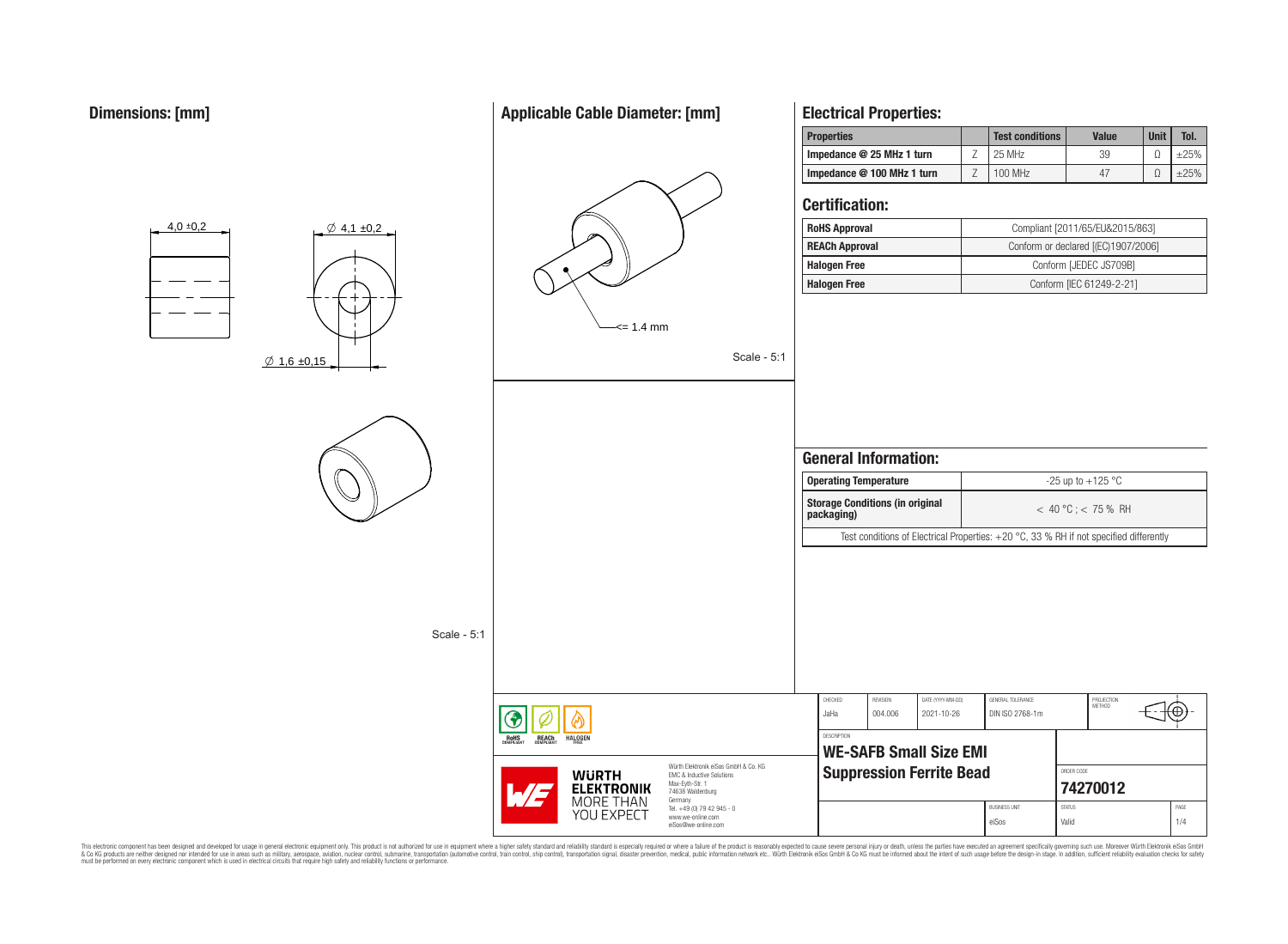# **General Properties:**

| <b>Properties</b>           |     | <b>Value</b> | <b>Unit</b> | Tol. |  |  |  |  |
|-----------------------------|-----|--------------|-------------|------|--|--|--|--|
| <b>Cable Diameter Max.</b>  |     | 1.4          | mm          |      |  |  |  |  |
| <b>Material</b>             |     | 3 W 800      |             |      |  |  |  |  |
| <b>Initial Permeability</b> | μ,  | 800          |             | typ. |  |  |  |  |
| <b>Curie Temperature</b>    | ۱c, | 140          | $^{\circ}C$ | typ. |  |  |  |  |
| <b>Test Cable</b>           |     | AWG26        |             |      |  |  |  |  |
| <b>Test Cable Length</b>    |     | 165          | mm          |      |  |  |  |  |

**Typical Impedance Characteristics:**



This electronic component has been designed and developed for usage in general electronic equipment only. This product is not authorized for subserved requipment where a higher selection equipment where a higher selection

G **ROHS**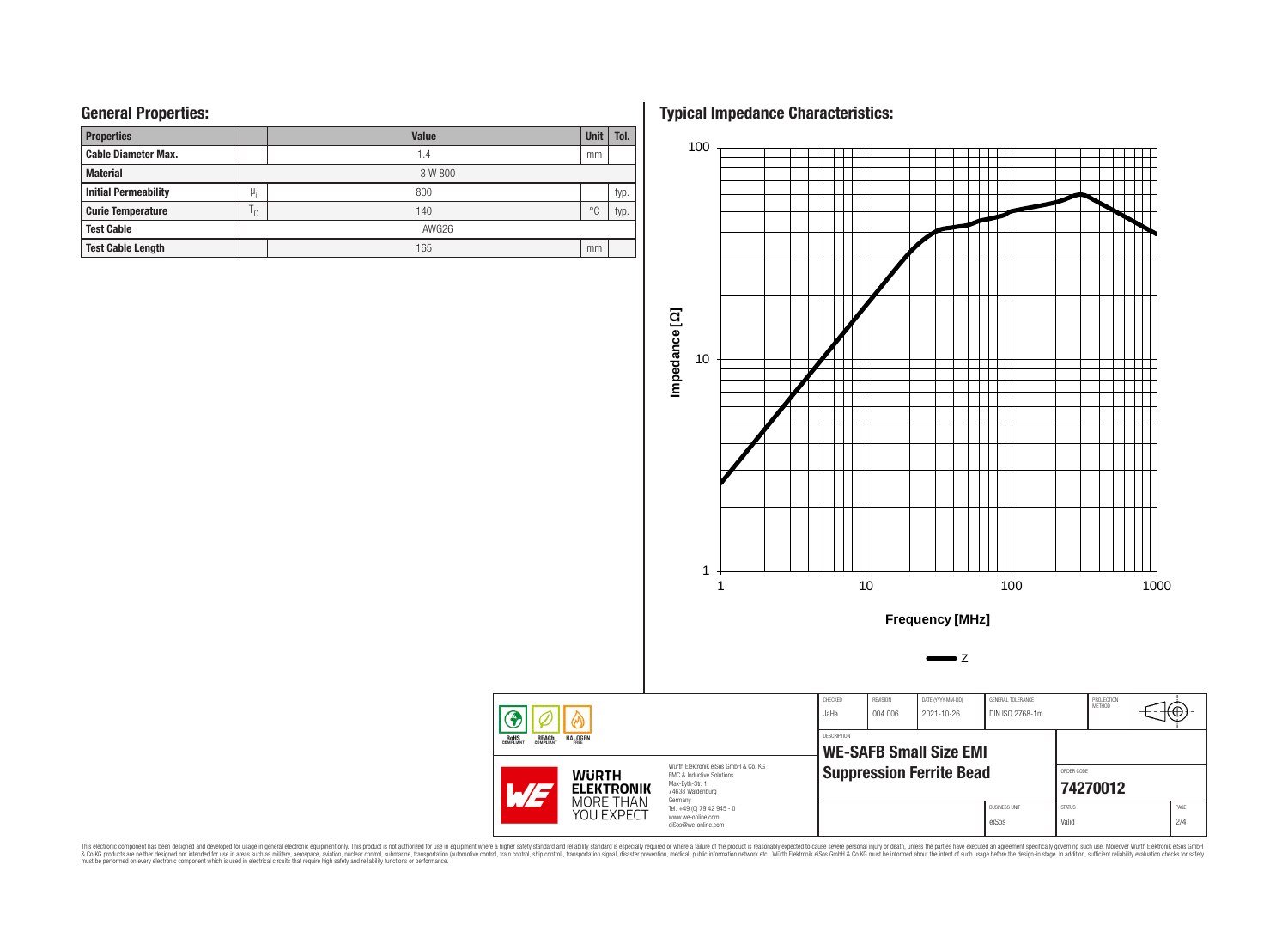# **Cautions and Warnings:**

## **The following conditions apply to all goods within the product series of WE-SAFB ofWürth Elektronik eiSos GmbH & Co. KG:**

#### **General:**

- This electronic component is designed and manufactured for use in general electronic equipment.
- Würth Elektronik must be asked for written approval (following the PPAP procedure) before incorporating the components into any equipment in fields such as military, aerospace, aviation, nuclear control, submarine, transportation (automotive control, train control, ship control), transportation signal, disaster prevention, medical, public information network, etc. where higher safety and reliability are especially required and/or if there is the possibility of direct damage or human injury.
- Electronic components that will be used in safety-critical or high-reliability applications, should be pre-evaluated by the customer.
- The component is designed and manufactured to be used within the datasheet specified values. If the usage and operation conditions specified in the datasheet are not met, the wire insulation may be damaged or dissolved.
- Do not drop or impact the components, the component may be damaged
- Würth Elektronik products are qualified according to international standards, which are listed in each product reliability report. Würth Elektronik does not warrant any customer qualified product characteristics beyond Würth Elektroniks' specifications, for its validity and sustainability over time.
- The responsibility for the applicability of the customer specific products and use in a particular customer design is always within the authority of the customer. All technical specifications for standard products also apply to customer specific products.

### **Product specific:**

Cleaning and Washing:

• Washing agents used during the production to clean the customer application might damage or change the characteristics of the component. Washing agents may have a negative effect on the long-term functionality of the product.

### **Potting:**

• If the product is potted in the customer application, the potting material might shrink or expand during and after hardening. Shrinking could lead to an incomplete seal, allowing contaminants into the core. Expansion could damage the components.. We recommend a manual inspection after potting to avoid these effects.

#### Storage Conditions:

• A storage of Würth Elektronik products for longer than 12 months is not recommended. The material characteristics of the electronic components form a limiting factor for the storage stability. Therefore, all products shall be used within the period of 12 months based on the day of shipment.

- Do not expose the components to direct sunlight.
- The storage conditions in the original packaging are defined according to DIN EN 61760-2.
- The storage conditions stated in the original packaging apply to the storage time and not to the transportation time of the components.

### **Packaging:**

• The packaging specifications apply only to purchase orders comprising whole packaging units. If the ordered quantity exceeds or is lower than the specified packaging unit, packaging in accordance with the packaging specifications cannot be ensured.

#### Handling:

- Violation of the technical product specifications such as exceeding the maximum outer diameter of the cable will void the warranty.
- The usage in an acid as well as salty environment can be the reason for oxide (rust) on the surface of the ferrite body, damage or changes of the material characteristics. The acid or salty environment may have a negative effect on the long-term function of the product.
- If a component is pre-assembled with an adhesive tape, the adhesive duration and operating temperature cannot be guaranteed. This depends on the surface where the component will be mounted on. It also depends on the environmental conditions the component is exposed to. The customer has to evaluate this for his specific application.
- The temperature rise of the component must be taken into consideration. The operating temperature is comprised of ambient temperature and temperature rise of the component.The operating temperature of the component shall not exceed the maximum temperature specified.

These cautions and warnings comply with the state of the scientific and technical knowledge and are believed to be accurate and reliable. However, no responsibility is assumed for inaccuracies or incompleteness.

| <b>HALOGEN</b><br><b>REACH</b><br>COMPLIANT<br><b>ROHS</b><br>COMPLIANT<br>FRFF |                                   | CHECKED<br>JaHa                                     | REVISION<br>004.006                                                                                                                                                                                      | DATE (YYYY-MM-DD)<br>2021-10-26 | GENERAL TOLERANCE<br>DIN ISO 2768-1m |                               | PROJECTION<br><b>METHOD</b> |                        | t⊎j |             |
|---------------------------------------------------------------------------------|-----------------------------------|-----------------------------------------------------|----------------------------------------------------------------------------------------------------------------------------------------------------------------------------------------------------------|---------------------------------|--------------------------------------|-------------------------------|-----------------------------|------------------------|-----|-------------|
|                                                                                 |                                   | <b>DESCRIPTION</b><br><b>WE-SAFB Small Size EMI</b> |                                                                                                                                                                                                          |                                 |                                      |                               |                             |                        |     |             |
|                                                                                 | <b>WURTH</b><br><b>ELEKTRONIK</b> |                                                     | Würth Elektronik eiSos GmbH & Co. KG<br><b>EMC &amp; Inductive Solutions</b><br>Max-Eyth-Str. 1<br>74638 Waldenburg<br>Germany<br>Tel. +49 (0) 79 42 945 - 0<br>www.we-online.com<br>eiSos@we-online.com | <b>Suppression Ferrite Bead</b> |                                      |                               |                             | ORDER CODE<br>74270012 |     |             |
|                                                                                 | MORE THAN<br>YOU EXPECT           |                                                     |                                                                                                                                                                                                          |                                 |                                      | <b>BUSINESS UNIT</b><br>eiSos | <b>STATUS</b><br>Valid      |                        |     | PAGE<br>3/4 |

This electronic component has been designed and developed for usage in general electronic equipment only. This product is not authorized for use in equipment where a higher safety standard and reliability standard si espec & Ook product a label and the membed of the seasuch as marked and as which such a membed and the such assume that income in the seasuch and the simulation and the such assume that include to the such a membed and the such